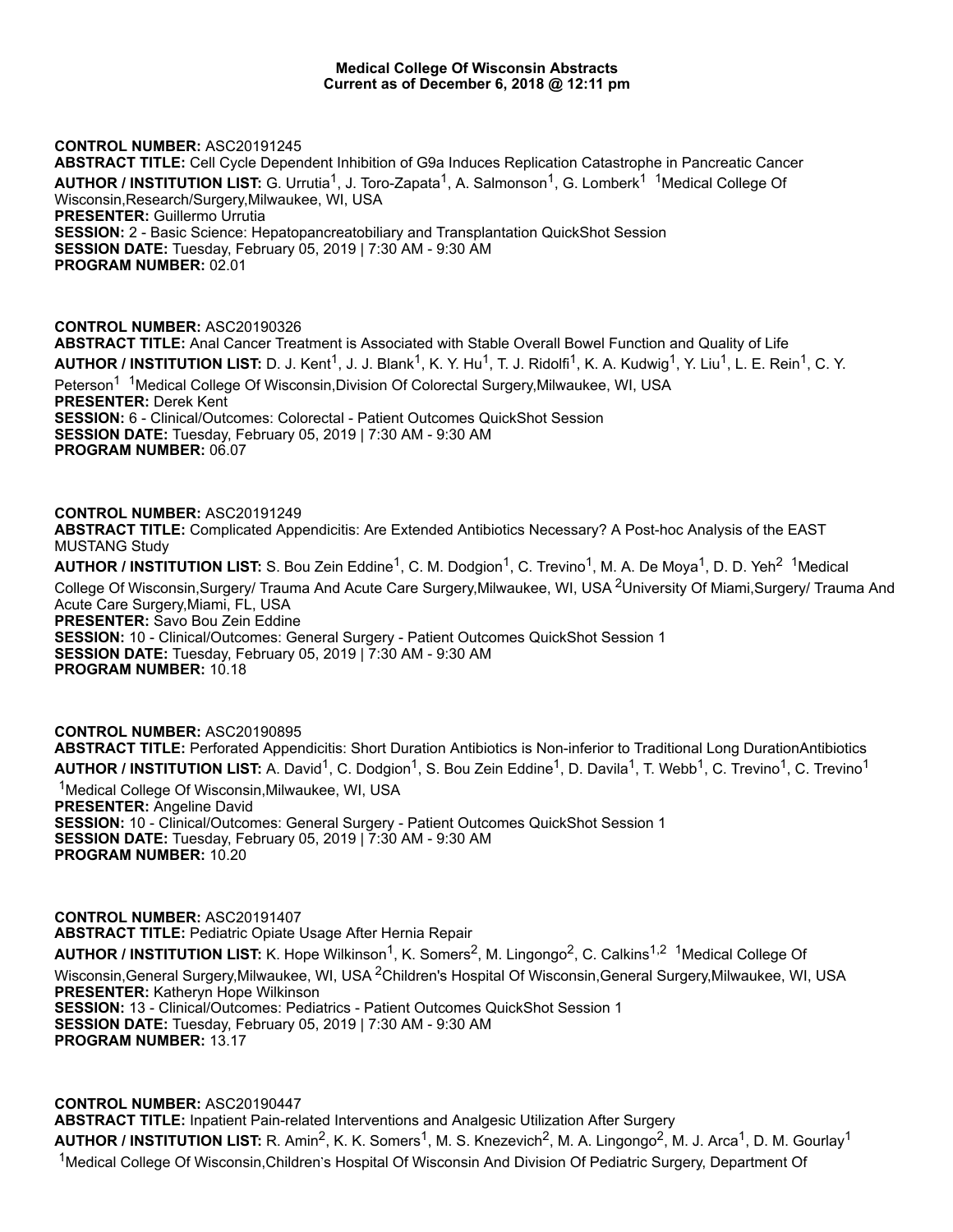Surgery,Milwaukee, WI, USA <sup>2</sup>Medical College Of Wisconsin,Division Of Pediatric Surgery, Department Of Surgery,Milwaukee, WI, USA **PRESENTER:** Ruchi Amin **SESSION:** 16 - Clinical/Outcomes: Quality of Care QuickShot Session 1 **SESSION DATE:** Tuesday, February 05, 2019 | 7:30 AM - 9:30 AM **PROGRAM NUMBER:** 16.03

**CONTROL NUMBER:** ASC20191997 **ABSTRACT TITLE:** Superficial Surgical Infections in Operative Abdominal Trauma Patients: A TQIP Analysis AUTHOR / INSTITUTION LIST: S. R. Durbin<sup>1</sup>, J. Peschman<sup>2</sup>, D. Milia<sup>2</sup>, T. Carver<sup>2</sup>, C. Dodgion<sup>2 1</sup>Medical College Of Wisconsin,Milwaukee, WI, USA <sup>2</sup>Medical College Of Wisconsin,Department Of Surgery,Milwaukee, WI, USA **PRESENTER:** Samantha Durbin **SESSION:** 18 - Clinical/Outcomes: Trauma/Critical Care - Patient Outcomes QuickShot Session 1 **SESSION DATE:** Tuesday, February 05, 2019 | 7:30 AM - 9:30 AM **PROGRAM NUMBER:** 18.17

# **CONTROL NUMBER:** ASC20190763

**ABSTRACT TITLE:** Use of Oral Competency Exams Early in Residency: Improved Educational Value Over Traditional Exams AUTHOR / INSTITUTION LIST: K. Y. Hu<sup>1</sup>, J. P. Dux<sup>1</sup>, P. N. Redlich<sup>2</sup>, R. W. Treat<sup>3</sup>, T. B. Krausert<sup>2</sup>, M. J. Malinowski<sup>2</sup> <sup>1</sup>Medical College Of Wisconsin,Department Of Surgery,Milwaukee, WI, USA <sup>2</sup>Medical College Of Wisconsin,Division Of Education, Department Of Surgery,Milwaukee, WI, USA <sup>3</sup>Medical College Of Wisconsin,Department Of Academic Affairs,Milwaukee, WI, USA **PRESENTER:** Katherine Hu

**SESSION:** 19 - Education QuickShot Session 1 **SESSION DATE:** Tuesday, February 05, 2019 | 7:30 AM - 9:30 AM **PROGRAM NUMBER:** 19.11

# **CONTROL NUMBER:** ASC20191154

**ABSTRACT TITLE:** Incoming Residents' Knot Tying and Suturing Skills: Are Medical School Boot Camps Sufficient? AUTHOR / INSTITUTION LIST: R. McMillan<sup>1</sup>, P. Redlich<sup>1</sup>, R. Treat<sup>1</sup>, M. Goldblatt<sup>1</sup>, T. Carver<sup>1</sup>, C. M. Dodgion<sup>1</sup>, Z. Prewitt<sup>1</sup>, J. R. Peschman<sup>1</sup>, C. Davis<sup>1</sup>, J. Grushka<sup>2</sup>, T. Krausert<sup>1</sup>, L. Olson<sup>1</sup>, B. Lewis<sup>1</sup>, M. J. Malinowski<sup>1 1</sup>Medical College of Wisconsin,Surgery,Milwaukee, WI, USA <sup>2</sup>McGill University Health Centre,Montreal, QUEBEC, Canada **PRESENTER:** Robert McMillan **SESSION:** 20 - Education QuickShot Session 2 **SESSION DATE:** Tuesday, February 05, 2019 | 7:30 AM - 9:30 AM **PROGRAM NUMBER:** 20.17

**CONTROL NUMBER:** ASC20191685 **ABSTRACT TITLE:** Uncoupling adaptive immune responses exacerbates hepatic ischemia-reperfusion injury AUTHOR / INSTITUTION LIST: M. A. Zimmerman<sup>1</sup>, J. Kim<sup>1</sup>, A. Martin<sup>1</sup>, L. Fojut<sup>1</sup>, J. Yee<sup>1</sup>, J. C. Hong<sup>1 1</sup>Medical College Of Wisconsin,Transplant Surgery,Milwaukee, WI, USA **PRESENTER:** Michael Zimmerman **SESSION:** 25 - Basic Science: Hepatopancreatobiliary and Transplantation Oral Session **SESSION DATE:** Wednesday, February 06, 2019 | 7:30 AM - 9:30 AM **PROGRAM NUMBER:** 25.03

## **CONTROL NUMBER:** ASC20191525

**ABSTRACT TITLE:** Narrow- vs. Broad-Spectrum Antibiotics for Simple Acute Appendicitis Treated by Appendectomy AUTHOR / INSTITUTION LIST: S. Qian<sup>1</sup>, G. Vasileiou<sup>1</sup>, G. D. Pust<sup>1</sup>, A. I. Eid<sup>4</sup>, C. Dodgion<sup>2</sup>, T. Zakrison<sup>1</sup>, M. D. Ray-Zack<sup>3</sup>, R. Rattan<sup>1</sup>, N. Namias<sup>1</sup>, D. D. Yeh<sup>1 1</sup>University Of Miami,Division Of Trauma And Surgical Critical Care,Miami, FL, USA <sup>2</sup>Medical College Of Wisconsin,Division Of Trauma And Critical Care,Milwaukee, WI, USA <sup>3</sup>Mayo Clinic,Department Of Surgery,Rochester, MN, USA <sup>4</sup>Massachusetts General Hospital,Department Of Surgery,Boston, MA, USA **PRESENTER:** Sinong Qian **SESSION:** 34 - Clinical/Outcomes: General Surgery - Outcomes Oral Session **SESSION DATE:** Wednesday, February 06, 2019 | 7:30 AM - 9:30 AM **PROGRAM NUMBER:** 34.10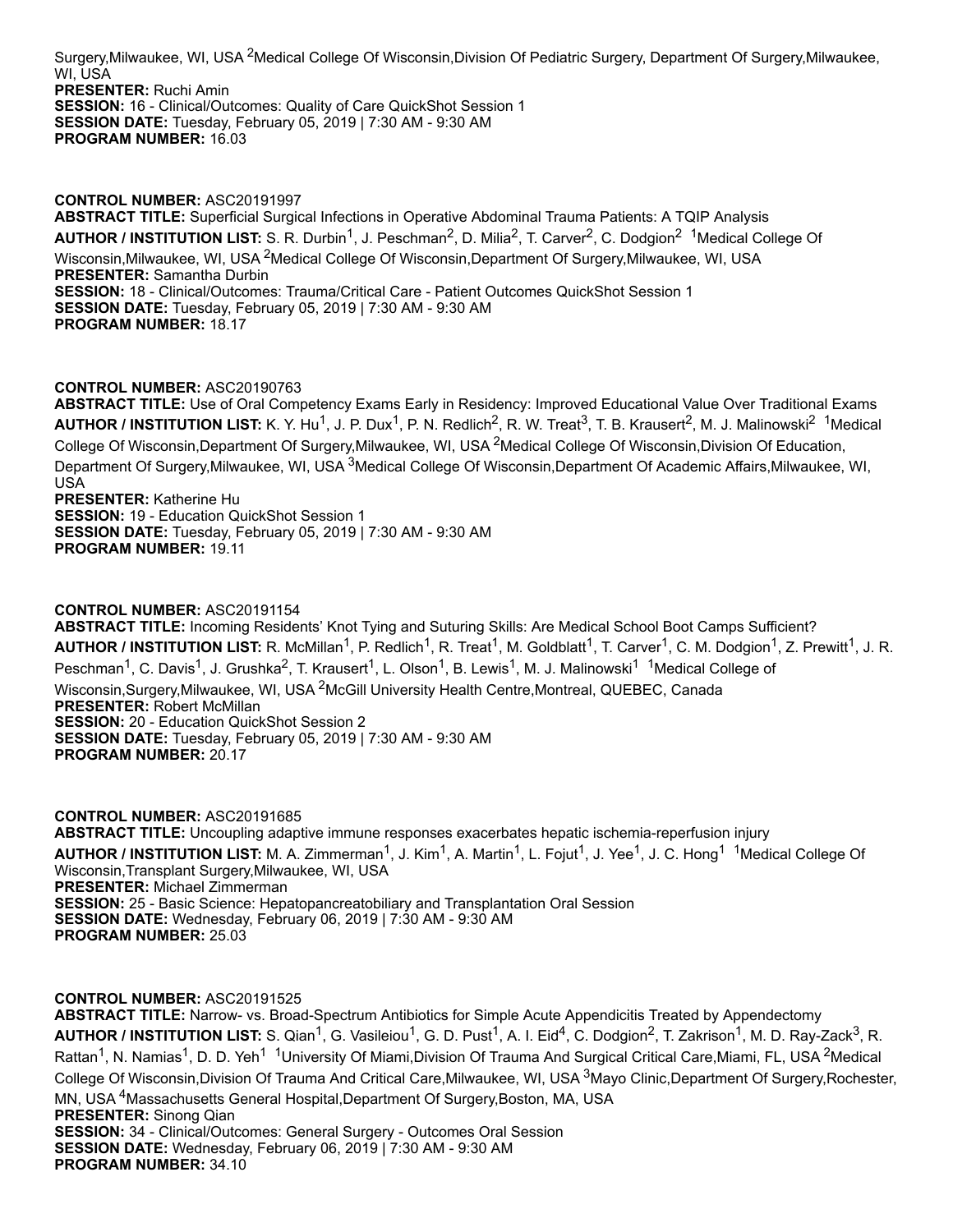**ABSTRACT TITLE:** Reducing Opioid Utilization After Appendectomy: An Institutional Quality Improvement Project AUTHOR / INSTITUTION LIST: K. K. Somers<sup>1</sup>, R. Amin<sup>2</sup>, K. M. Leack<sup>1</sup>, D. M. Gourlay<sup>1</sup>, M. J. Arca<sup>1 1</sup>Medical College Of Wisconsin, Children's Hospital Of Wisconsin And Division Of Pediatric Surgery, Department Of Surgery, Milwaukee, WI,

USA <sup>2</sup>Medical College Of Wisconsin,Division Of Pediatric Surgery, Department Of Surgery,Milwaukee, WI, USA **PRESENTER:** Kimberly Somers **SESSION:** 35 - Clinical/Outcomes: General Surgery - Quality Care Oral Session 1 **SESSION DATE:** Wednesday, February 06, 2019 | 7:30 AM - 9:30 AM **PROGRAM NUMBER:** 35.10

### **CONTROL NUMBER:** ASC20191229

**ABSTRACT TITLE:** Breast Cancer Treatment Patterns in Women Age ≥ 80: A Report from the National Cancer Database AUTHOR / INSTITUTION LIST: J. Frebault<sup>1</sup>, C. Bergom<sup>2</sup>, M. Shukla<sup>2</sup>, Y. Zhang<sup>3</sup>, C. Huang<sup>3</sup>, A. Kong<sup>1 1</sup>Medical College Of Wisconsin,Department Of Surgery,Milwaukee, WI, USA <sup>2</sup>Medical College Of Wisconsin,Department Of Radiation Oncology,Milwaukee, WI, USA <sup>3</sup>University of Wisconsin-Milwaukee,Zilber School Of Public Health,Milwaukee, WI, USA **PRESENTER:** Julia Frebault **SESSION:** 47 - Clinical/Outcomes: Breast and Endocrine QuickShot Session **SESSION DATE:** Wednesday, February 06, 2019 | 2:45 PM - 4:45 PM **PROGRAM NUMBER:** 47.08

### **CONTROL NUMBER:** ASC20191436

**PROGRAM NUMBER:** 48.08

**ABSTRACT TITLE:** Minimally-Invasive Single Vessel Coronary Bypass: Outcomes from a Single-Institution STS Database <code>AUTHOR</code> / INSTITUTION LIST: N. J. Smith<sup>1</sup>, M. Cain<sup>1</sup>, B. Miles<sup>1</sup>, P. Pearson<sup>1</sup>, L. Joyce<sup>1</sup>, L. Durham<sup>1</sup>, G. Raikar<sup>1</sup>, C. Rokkas<sup>1</sup>, D. Joyce<sup>1 1</sup>Medical College Of Wisconsin,Cardiothoracic Surgery,Milwaukee, WI, USA **PRESENTER:** Nathan Smith **SESSION:** 48 - Clinical/Outcomes: Cardiothoracic QuickShot Session **SESSION DATE:** Wednesday, February 06, 2019 | 2:45 PM - 4:45 PM

**CONTROL NUMBER:** ASC20191421 **ABSTRACT TITLE:** Single Center Outcome with a Percutaneous Right Ventricular Device in Right Ventricular Failure AUTHOR / INSTITUTION LIST: B. Badu<sup>1</sup>, M. T. Cain<sup>1</sup>, Z. R. Laste<sup>2</sup>, L. Durham<sup>1</sup>, L. Joyce<sup>1</sup>, D. Ishizawar<sup>3</sup>, M. Saltzberg<sup>3</sup>, N. Gaglianello<sup>3</sup>, A. Mohammed<sup>3</sup>, D. L. Joyce<sup>1 1</sup>Medical College Of Wisconsin,Cardiothoracic Surgery,Milwaukee, WI, USA <sup>2</sup>Medical College Of Wisconsin,Radiology,Milwaukee, WI, USA <sup>3</sup>Medical College Of Wisconsin,Cardiology/Medicine,Milwaukee, WI, USA **PRESENTER:** Bernice Badu **SESSION:** 48 - Clinical/Outcomes: Cardiothoracic QuickShot Session **SESSION DATE:** Wednesday, February 06, 2019 | 2:45 PM - 4:45 PM **PROGRAM NUMBER:** 48.16

**CONTROL NUMBER:** ASC20190586 **ABSTRACT TITLE:** Use of Neoadjuvant Chemotherapy in the Treatment of Locally Advanced Rectal Cancer AUTHOR / INSTITUTION LIST: M. Simpson<sup>1</sup>, J. Blank<sup>1</sup>, A. Szabo<sup>2</sup>, D. Eastwood<sup>2</sup>, K. Hu<sup>1</sup>, K. Ludwig<sup>1</sup>, C. Peterson<sup>1</sup>, T. Ridolfi<sup>1</sup> <sup>1</sup>Medical College Of Wisconsin,Department Of Surgery,Milwaukee, WI, USA <sup>2</sup>Medical College Of Wisconsin,Milwaukee, WI, USA **PRESENTER:** Matthew Simpson **SESSION:** 49 - Clinical/Outcomes: Colorectal QuickShot Session **SESSION DATE:** Wednesday, February 06, 2019 | 2:45 PM - 4:45 PM **PROGRAM NUMBER:** 49.17

**CONTROL NUMBER:** ASC20191663 **ABSTRACT TITLE:** Defining Clinically Relevant Opioid Sparing Effects of Ketamine in the Peri-Operative Period AUTHOR / INSTITUTION LIST: C. M. Trevino<sup>1</sup>, K. Gibbons<sup>1</sup>, C. Mitchell<sup>1</sup>, W. Peppard<sup>1 1</sup>Medical College Of Wisconsin,Surgery,Milwaukee, WI, USA **PRESENTER:** Colleen Trevino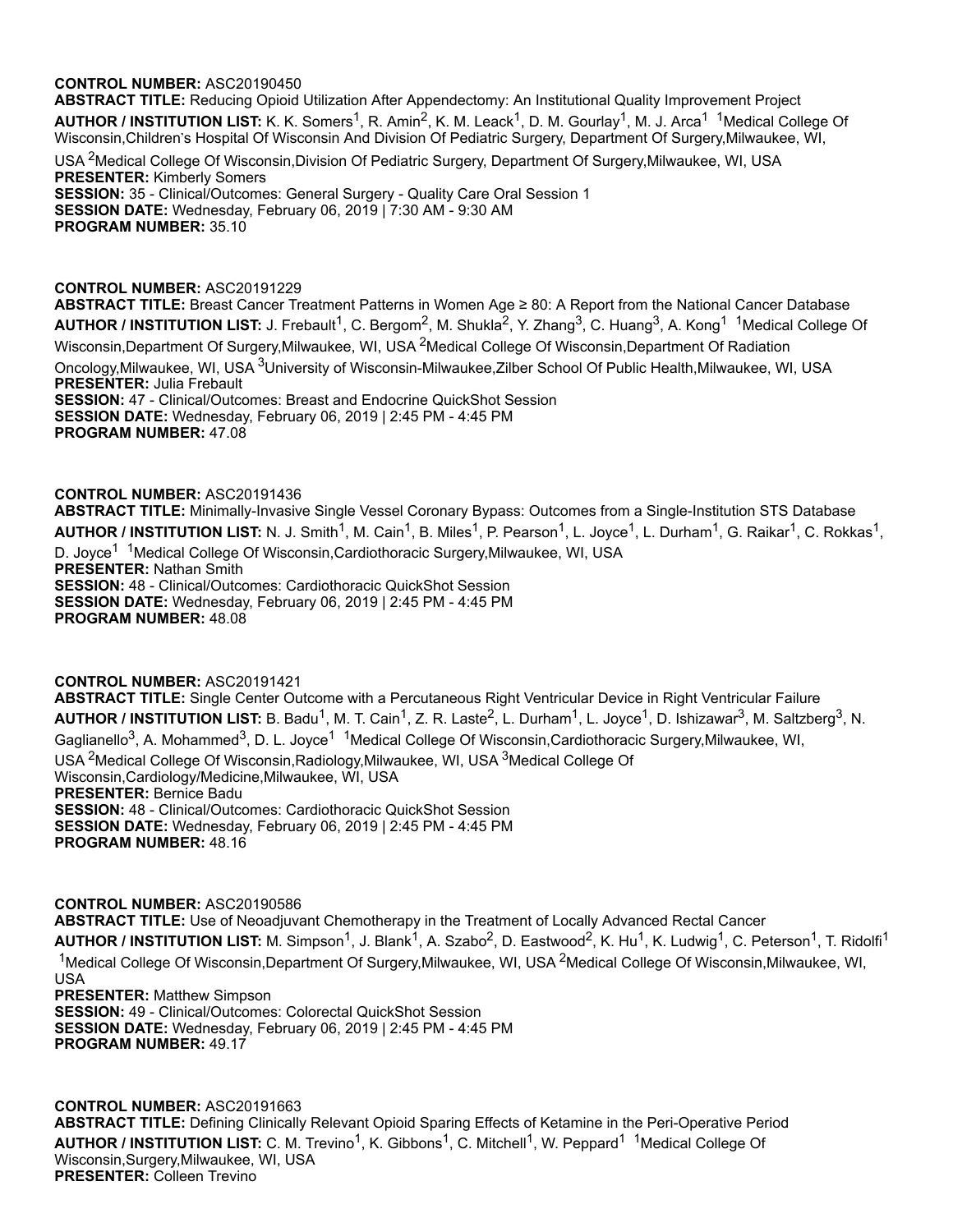**ABSTRACT TITLE:** Outcomes of Palliative Surgery in Retroperitoneal Sarcoma – Results from the US Sarcoma Collaborative AUTHOR / INSTITUTION LIST: S. Z. Thalji<sup>1</sup>, M. Hembrook<sup>1</sup>, S. Tsai<sup>1</sup>, T. C. Gamblin<sup>1</sup>, C. Clarke<sup>1</sup>, M. Bedi<sup>2</sup>, J. Charlson<sup>3</sup>, C. G. Ethun<sup>4</sup>, T. B. Tran<sup>5</sup>, G. Poultsides<sup>5</sup>, V. P. Grignol<sup>6</sup>, J. H. Howard<sup>6</sup>, J. Tseng<sup>7</sup>, K. K. Roggin<sup>7</sup>, K. Chouliaras<sup>8</sup>, K. Votanopoulos<sup>8</sup>, D. Cullinan<sup>9</sup>, R. C. Fields<sup>9</sup>, K. A. Vande Walle<sup>10</sup>, S. Ronnekleiv-Kelly<sup>10</sup>, H. Mogal<sup>1 1</sup>Medical College Of Wisconsin,Department Of Surgery,Milwaukee, WI, USA <sup>2</sup>Medical College Of Wisconsin,Department Of Radiation Oncology,Milwaukee, WI, USA <sup>3</sup>Medical College Of Wisconsin,Department Of Medical Oncology,Milwaukee, WI, USA <sup>4</sup>Emory University School Of Medicine,Division Of Surgical Oncology, Winship Cancer Institute,Atlanta, GA, USA <sup>5</sup>Stanford University,Department Of Surgery,Palo Alto, CA, USA <sup>6</sup>Ohio State University,Department Of Surgery,Columbus, OH, USA <sup>7</sup>University Of Chicago,Department Of Surgery,Chicago, IL, USA <sup>8</sup>Wake Forest University School Of Medicine,Department Of Surgery,Winston-Salem, NC, USA <sup>9</sup>Washington University,Department Of Surgery,St. Louis, MO, USA <sup>10</sup>University Of Wisconsin,Department Of Surgery,Madison, WI, USA **PRESENTER:** Sam Thalji **SESSION:** 54 - Clinical/Outcomes: Oncology - Patient Outcomes QuickShot Session **SESSION DATE:** Wednesday, February 06, 2019 | 2:45 PM - 4:45 PM **PROGRAM NUMBER:** 54.07

#### **CONTROL NUMBER:** ASC20190444

**ABSTRACT TITLE:** Defining the Role of Perioperative Antibiotics in Pediatric Appendicitis Patients

AUTHOR / INSTITUTION LIST: K. K. Somers<sup>1</sup>, D. C. Eastwood<sup>2</sup>, Y. Liu<sup>2</sup>, M. J. Arca<sup>1 1</sup>Medical College Of Wisconsin,Children's Hospital Of Wisconsin And Division Of Pediatric Surgery/Department Of Surgery,Milwaukee, WI, USA <sup>2</sup>Medical College Of Wisconsin,Division Of Biostatistics/ Inbstitute Of Health And Equity,Milwaukee, WI, USA **PRESENTER:** Kimberly Somers **SESSION:** 56 - Clinical/Outcomes: Quality of Care QuickShot Session 2 **SESSION DATE:** Wednesday, February 06, 2019 | 2:45 PM - 4:45 PM **PROGRAM NUMBER:** 56.04

#### **CONTROL NUMBER:** ASC20190418

**ABSTRACT TITLE:** Effect of Transarterial Chemoembolization on Hepatic Artery Quality and Post-Transplant Complications AUTHOR / INSTITUTION LIST: M. A. Selim<sup>1</sup>, M. Zimmerman<sup>1</sup>, J. Kim<sup>1</sup>, E. Hohenwalter<sup>2</sup>, W. Rilling<sup>2</sup>, J. C. Hong<sup>1 2</sup>Medical College Of Wisconsin,Department Of Radiology. Division Of Vascular And Intervention Radiology.,Milwaukee, WI, USA <sup>1</sup>Medical College Of Wisconsin,Department Of Surgery. Division Of Transplant Surgery,Milwaukee, WI, USA **PRESENTER:** Motaz Selim **SESSION:** 57 - Clinical/Outcomes: Transplantation - Patient Outcomes QuickShot Session **SESSION DATE:** Wednesday, February 06, 2019 | 2:45 PM - 4:45 PM **PROGRAM NUMBER:** 57.13

**CONTROL NUMBER:** ASC20191235 **ABSTRACT TITLE:** Use of Indirect Calorimetry in a Cohort of Patients with Enterocutaneous Fistula AUTHOR / INSTITUTION LIST: S. Bou Zein Eddine<sup>1</sup>, A. Kamien<sup>1</sup>, Z. Yin<sup>1</sup>, C. Trevino<sup>1</sup>, R. Fritzshall<sup>1</sup>, A. Stachowiak<sup>1</sup>, A. Szabo<sup>1</sup>, J. S. Juern<sup>1</sup>, J. R. Peschman<sup>1</sup>, M. A. De Moya<sup>1</sup>, P. A. Codner<sup>1 1</sup>Medical College Of Wisconsin,Surgery/ Trauma And Acute Care Surgery,Milwaukee, WI, USA **PRESENTER:** Savo Bou Zein Eddine **SESSION:** 60 - Clinical/Outcomes: Trauma/Critical Care - Patient Outcomes QuickShot Session 3 **SESSION DATE:** Wednesday, February 06, 2019 | 2:45 PM - 4:45 PM **PROGRAM NUMBER:** 60.08

**CONTROL NUMBER:** ASC20190235 **ABSTRACT TITLE:** Postoperative Urinary Retention After Bariatric Surgery: An Institutional Analysis AUTHOR / INSTITUTION LIST: D. F. Roadman<sup>1</sup>, M. Helm<sup>1</sup>, M. Goldblatt<sup>1</sup>, T. Kindel<sup>1</sup>, J. Gould<sup>1</sup>, R. Higgins<sup>1 1</sup>Medical College Of Wisconsin,Milwaukee, WI, USA **PRESENTER:** Daniel Roadman **SESSION:** 61 - Clinical/Outcomes: Upper GI/Bariatric QuickShot Session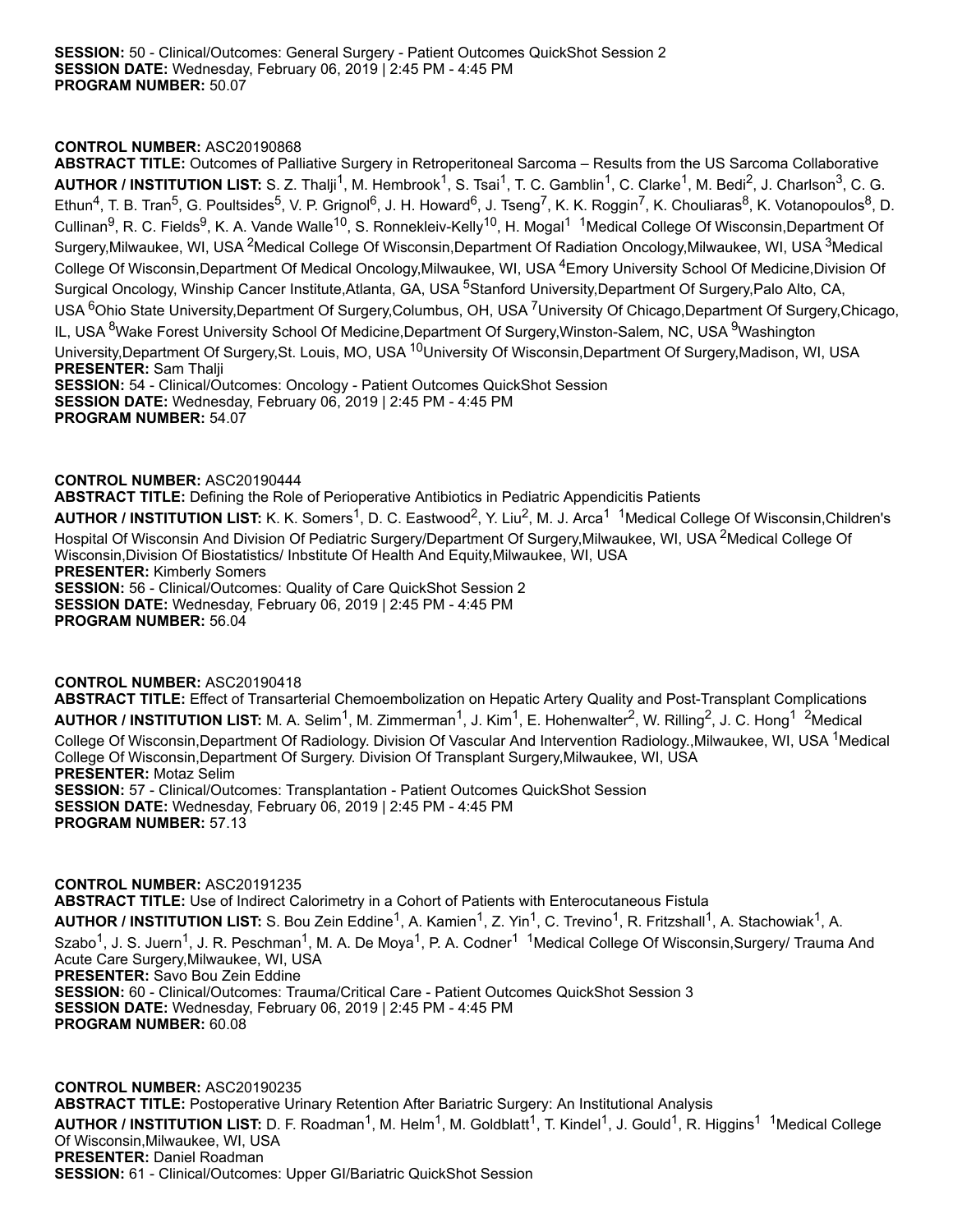**ABSTRACT TITLE:** Surgery Resident Skill Retention After Focused Assessment With Sonography In Trauma (FAST) Training AUTHOR / INSTITUTION LIST: K. A. Boyle<sup>1</sup>, T. W. Carver<sup>1</sup>, A. Brandolino<sup>1</sup>, P. N. Redlich<sup>2</sup>, M. J. Malinowski<sup>2</sup>, R. W. Treat<sup>3</sup>, P. J. Schenarts<sup>4 1</sup>Medical College Of Wisconsin,Division Of Trauma And Acute Care Surgery, Department Of Surgery,Milwaukee, WI, USA <sup>2</sup>Medical College Of Wisconsin,Division Of Education, Department Of Surgery,Milwaukee, WI, USA <sup>3</sup>Medical College Of Wisconsin,Department Of Academic Affairs,Milwaukee, WI, USA <sup>4</sup>University Of Nebraska College Of Medicine,Department Of Surgery,Omaha, NE, USA **PRESENTER:** Kelly Boyle **SESSION:** 62 - Education QuickShot Session 3 **SESSION DATE:** Wednesday, February 06, 2019 | 2:45 PM - 4:45 PM **PROGRAM NUMBER:** 62.13

## **CONTROL NUMBER:** ASC20190984

**ABSTRACT TITLE:** Factors Predicting Unplanned 30-Day Readmissions in Surgical Patients

AUTHOR / INSTITUTION LIST: K. Y. Hu<sup>1</sup>, J. J. Blank<sup>1</sup>, Y. He<sup>2</sup>, T. J. Ridolfi<sup>1</sup>, K. A. Ludwig<sup>1</sup>, C. Y. Peterson<sup>1 1</sup>Medical College Of Wisconsin,Division Of Colorectal Surgery, Department Of Surgery,Milwaukee, WI, USA <sup>2</sup>Medical College Of Wisconsin,Division Of Biostatistics,Milwaukee, WI, USA **PRESENTER:** Katherine Hu **SESSION:** 63 - Education QuickShot Session 4 **SESSION DATE:** Wednesday, February 06, 2019 | 2:45 PM - 4:45 PM **PROGRAM NUMBER:** 63.11

## **CONTROL NUMBER:** ASC20190396

**ABSTRACT TITLE:** The Early Epigenomic Landscape of Oncogenic KRAS Signaling

AUTHOR / INSTITUTION LIST: R. Kerketta<sup>1</sup>, A. Mathison<sup>3</sup>, A. Zeighami<sup>3</sup>, J. Abrudan<sup>3</sup>, W. Demos<sup>3</sup>, M. Zimmermann<sup>2,4</sup>, G. Lomberk<sup>1</sup>, R. Urrutia<sup>1,3</sup> <sup>1</sup>Medical College Of Wisconsin,Division Of Research, Department Of Surgery,Milwaukee, WI, USA <sup>2</sup>Medical College Of Wisconsin,Bioinformatics Research And Development Laboratory, Genomic Sciences & Precision Medicine Center,Milwaukee, WI, USA <sup>3</sup>Medical College Of Wisconsin,Genomic Sciences And Precision Medicine Center,Milwaukee, WI, USA <sup>4</sup>Medical College Of Wisconsin,Clinical And Translational Sciences Institute,Milwaukee, WI, USA **PRESENTER:** Romica Kerketta **SESSION:** 65 - Basic Science: Oncology and Endocrine Oral Session **SESSION DATE:** Thursday, February 07, 2019 | 7:30 AM - 9:30 AM **PROGRAM NUMBER:** 65.02

**CONTROL NUMBER:** ASC20190852 **ABSTRACT TITLE:** An Institutional Experience with Primary Hyperparathyroidism in the Elderly Over Two Decades **AUTHOR / INSTITUTION LIST:** K. L. O'Sullivan<sup>1</sup>, T. W. Yen<sup>1</sup>, K. Doffek<sup>1</sup>, S. Wagner<sup>1</sup>, I. Mazotas<sup>1</sup>, D. B. Evans<sup>1</sup>, T. S. Wang<sup>1</sup> <sup>1</sup>Medical College Of Wisconsin, Endocrine Surgery, Milwaukee, WI, USA **PRESENTER:** Kayla O'Sullivan **SESSION:** 71 - Clinical/Outcomes: Endocrine / General Oral Session **SESSION DATE:** Thursday, February 07, 2019 | 7:30 AM - 9:30 AM **PROGRAM NUMBER:** 71.04

**CONTROL NUMBER:** ASC20192034

**ABSTRACT TITLE:** Impact of a Patient Navigator on a Free Surgery Program for the Uninsured

AUTHOR / INSTITUTION LIST: J. Heimroth<sup>1</sup>, S. Edwards<sup>1</sup>, J. Matzke<sup>3</sup>, S. Walling<sup>2</sup>, E. SUTTON<sup>1 1</sup>University of Louisville School of Medicine, Hiram C. Polk, Jr, MD Department Of Surgery, LOUISVILLE, KY, USA <sup>2</sup>University of Kentucky School of Medicine,Department Of Surgery,Lexington, KY, USA <sup>3</sup>Medical College of Wisconsin,Milwaukee, WI, USA **PRESENTER:** Jamie Heimroth **SESSION:** 71 - Clinical/Outcomes: Endocrine / General Oral Session **SESSION DATE:** Thursday, February 07, 2019 | 7:30 AM - 9:30 AM

**PROGRAM NUMBER:** 71.08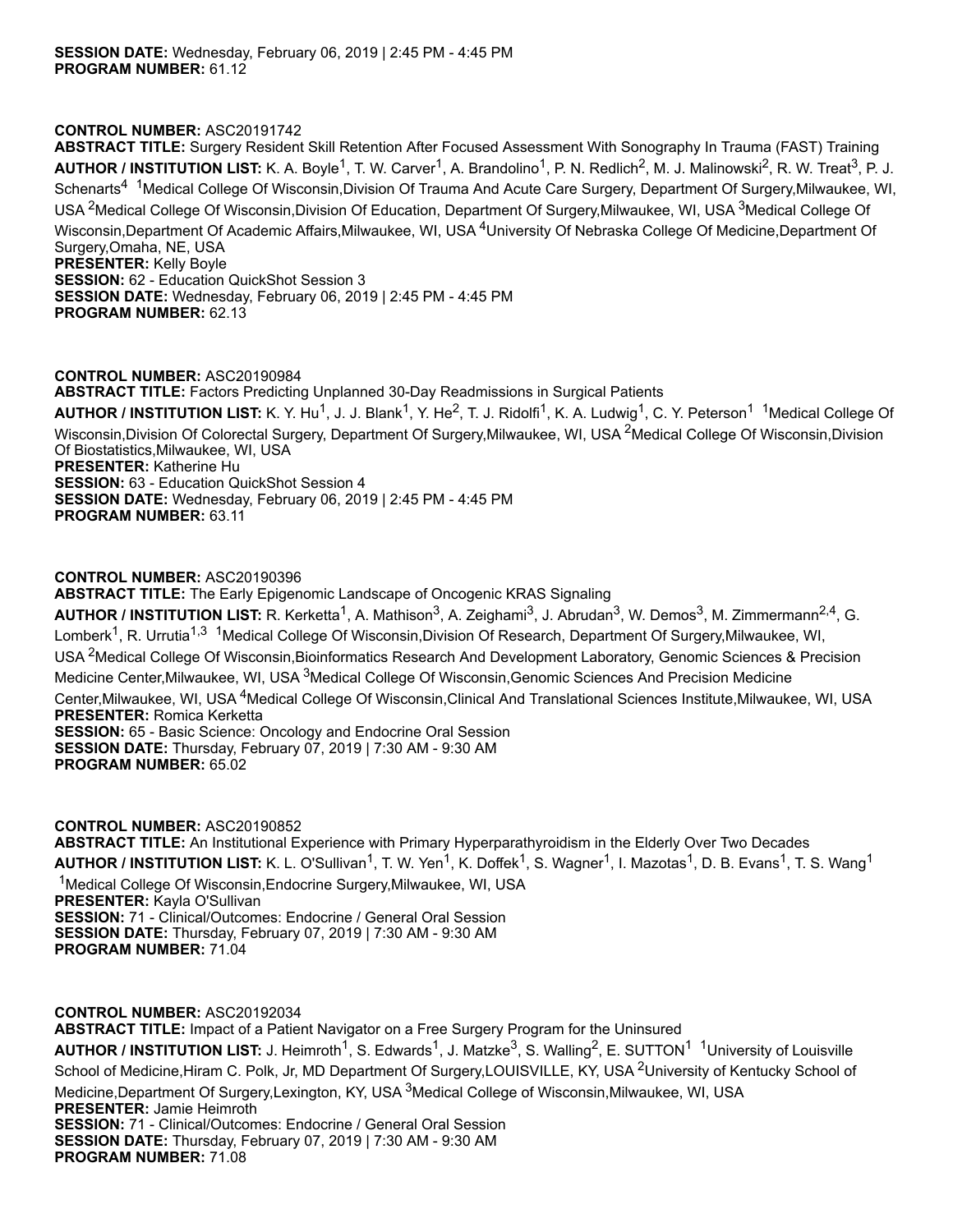**ABSTRACT TITLE:** Impact of Area of Deprivation Index On Hospital Readmissions after Surgery for Pancreas Cancer AUTHOR / INSTITUTION LIST: A. N. Krepline<sup>1</sup>, J. Mora<sup>1</sup>, M. Aldakkak<sup>1</sup>, S. Misustin<sup>1</sup>, K. Christians<sup>1</sup>, C. N. Clarke<sup>1</sup>, B. George<sup>2</sup>, P. S. Ritch<sup>2</sup>, W. A. Hall<sup>3</sup>, B. A. Erickson<sup>3</sup>, N. Kulkarni<sup>4</sup>, A. H. Khan<sup>5</sup>, D. B. Evans<sup>1</sup>, S. Tsai<sup>1 1</sup>Medical College Of Wisconsin,Division Of Surgical Oncology,Milwaukee, WI, USA <sup>2</sup>Medical College Of Wisconsin,Division Of Hematology And Oncology,Milwaukee, WI, USA <sup>3</sup>Medical College Of Wisconsin,Department Of Radiation Oncology,Milwaukee, WI, USA <sup>4</sup>Medical College Of Wisconsin,Department Of Radiology,Milwaukee, WI, USA <sup>5</sup>Medical College Of Wisconsin,Division Of Gastroenterology And Hepatology,Milwaukee, WI, USA **PRESENTER:** Ashley Krepline **SESSION:** 75 - Clinical/Outcomes: Hepatopancreatobiliary and Transplantation Oral Session **SESSION DATE:** Thursday, February 07, 2019 | 7:30 AM - 9:30 AM **PROGRAM NUMBER:** 75.06

# **CONTROL NUMBER:** ASC20190641

**ABSTRACT TITLE:** Trends in the Use of Adjuvant Chemotherapy for High-Grade Truncal and Extremity Soft Tissue Sarcoma AUTHOR / INSTITUTION LIST: M. H. Squires<sup>1</sup>, L. Suarez-Kelly<sup>1</sup>, P. Y. Yu<sup>1</sup>, T. M. Hughes<sup>1</sup>, R. Shelby<sup>1</sup>, C. G. Ethun<sup>2</sup>, T. B. Tran<sup>3</sup>, G. Poultsides<sup>3</sup>, J. Charlson<sup>4</sup>, T. Gamblin<sup>4</sup>, J. Tseng<sup>5</sup>, K. K. Roggin<sup>5</sup>, K. Chouliaras<sup>6</sup>, K. Votanopoulos<sup>6</sup>, B. A. Krasnick<sup>7</sup>, R. C. Fields<sup>7</sup>, R. E. Pollock<sup>1</sup>, V. Grignol<sup>1</sup>, K. Cardona<sup>2</sup>, J. Howard<sup>1</sup> <sup>1</sup>Ohio State University,Division Of Surgical Oncology,Columbus, OH, USA <sup>2</sup>Emory University School Of Medicine, Division Of Surgical Oncology, Atlanta, GA, USA <sup>3</sup>Stanford University,Department Of Surgery,Palo Alto, CA, USA <sup>4</sup>Medical College Of Wisconsin,Division Of Surgical Oncology,Milwaukee, WI, USA <sup>5</sup>University Of Chicago,Department Of Surgery,Chicago, IL, USA <sup>6</sup>Wake Forest University School Of Medicine,Department Of Surgery,Winston-Salem, NC, USA <sup>7</sup>Washington University,Department Of Surgery,St. Louis, MO, USA **PRESENTER:** Malcolm Squires **SESSION:** 76 - Clinical/Outcomes: Oncology and Hepatopancreatobiliary Oral Session **SESSION DATE:** Thursday, February 07, 2019 | 7:30 AM - 9:30 AM **PROGRAM NUMBER:** 76.04

## **CONTROL NUMBER:** ASC20191091

**ABSTRACT TITLE:** Features of Synchronous versus Metachronous Metastasectomy for Adrenal Cortical Carcinoma AUTHOR / INSTITUTION LIST: K. M. Prendergast<sup>1</sup>, P. Marincola Smith<sup>2</sup>, C. M. Kiernan<sup>2</sup>, S. K. Maithel<sup>4</sup>, J. D. Prescott<sup>5</sup>, T. M. Pawlik<sup>5</sup>, T. S. Wang<sup>6</sup>, J. Glenn<sup>6</sup>, I. Hatzaras<sup>7</sup>, J. E. Phay<sup>8</sup>, L. A. Shirley<sup>8</sup>, R. C. Fields<sup>9</sup>, S. M. Weber<sup>10</sup>, J. K. Sicklick<sup>11</sup>, A. C. Yopp<sup>12</sup>, J. C. Mansour<sup>12</sup>, Q. Duh<sup>13</sup>, E. A. Levine<sup>14</sup>, G. A. Poultsides<sup>3</sup>, C. C. Solorzano<sup>2</sup> <sup>1</sup>Vanderbilt University Medical Center,School Of Medicine,Nashville, TN, USA <sup>2</sup>Vanderbilt University Medical Center,Department Of Surgery,Nashville, TN, USA <sup>3</sup>Stanford University School of Medicine,Department Of Surgery,Palo Alto, CA, USA <sup>4</sup>Emory University School Of Medicine,Department Of Surgical Oncology,Atlanta, GA, USA <sup>5</sup>Johns Hopkins University School Of Medicine,Department Of Surgery,Baltimore, MD, USA <sup>6</sup>Medical College Of Wisconsin,Department Of Surgery,Milwaukee, WI, USA <sup>7</sup>New York University School Of Medicine,Department Of Surgery,New York, NY, USA <sup>8</sup>Ohio State University,Department of Surgery,Columbus, OH, USA <sup>9</sup>Washington University School of Medicine,Department Of Surgery,St. Louis, MO, USA <sup>10</sup>University Of Wisconsin School of Medicine and Public Health,Department Of Surgery,Madison, WI, USA <sup>11</sup>University Of California - San Diego,Department Of Surgery,San Diego, CA, USA <sup>12</sup>University Of Texas Southwestern Medical Center,Department Of Surgery,Dallas, TX, USA <sup>13</sup>University Of California - San Francisco,Department Of Surgery,San Francisco, CA, USA <sup>14</sup>Wake Forest University School Of Medicine,Department Of Surgery,Winston-Salem, NC, USA **PRESENTER:** Katherine Prendergast **SESSION:** 76 - Clinical/Outcomes: Oncology and Hepatopancreatobiliary Oral Session **SESSION DATE:** Thursday, February 07, 2019 | 7:30 AM - 9:30 AM **PROGRAM NUMBER:** 76.05

**CONTROL NUMBER:** ASC20190987 **ABSTRACT TITLE:** Improvement of Bile Metabolism in Hepatic Ischemia-Reperfusion Injury by NRF2 Activation in Rats AUTHOR / INSTITUTION LIST: J. Kim<sup>1</sup>, A. Martin<sup>1</sup>, J. Yee<sup>1</sup>, L. Fojut<sup>1</sup>, M. A. Zimmerman<sup>1</sup>, J. C. Hong<sup>1 1</sup>Medical College Of Wisconsin,Transplant Surgery,Milwaukee, WI, USA **PRESENTER:** Joohyun Kim **SESSION:** 88 - Basic Science: Vascular and Cardiothoracic QuickShot Session **SESSION DATE:** Thursday, February 07, 2019 | 1:40 PM - 3:40 PM **PROGRAM NUMBER:** 88.04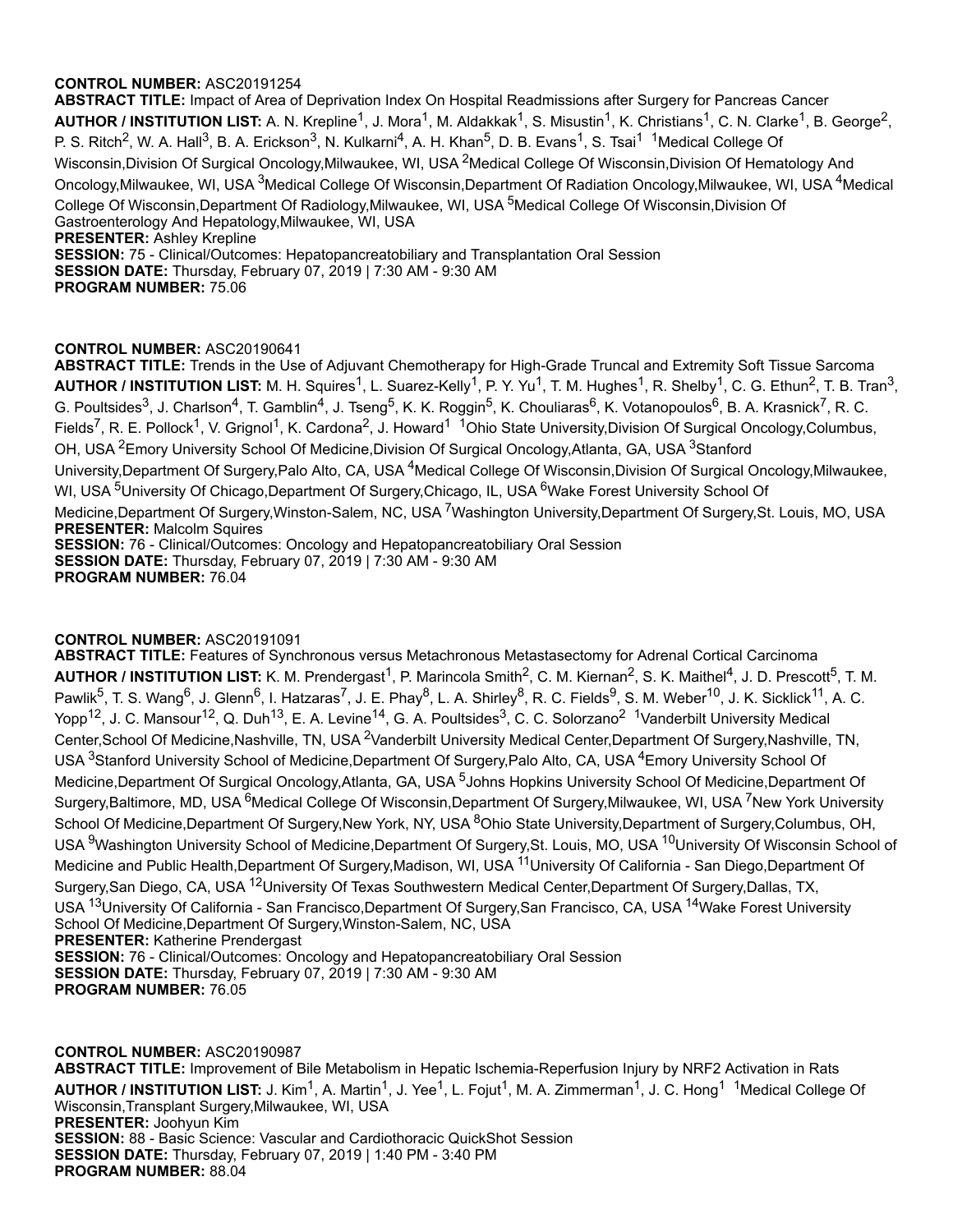**ABSTRACT TITLE:** Outcomes of Hybrid Ilio-Femoral Artery Revascularization in Peripheral Arterial Occlusive Disease AUTHOR / INSTITUTION LIST: C. Nguyen-Ho<sup>1</sup>, E. Bero<sup>1</sup>, R. Loo<sup>1</sup>, C. Lee<sup>1 1</sup>Medical College Of Wisconsin,Vasculary Surgery,Milwaukee, WI, USA **PRESENTER:** Calvin Nguyen-Ho **SESSION:** 89 - Clinical/Outcomes: Cardiothoracic and Vascular QuickShot Session **SESSION DATE:** Thursday, February 07, 2019 | 1:40 PM - 3:40 PM **PROGRAM NUMBER:** 89.01

**CONTROL NUMBER:** ASC20191310

**ABSTRACT TITLE:** Outcomes with Percutaneous Right Ventricular Assist Device following Left Ventricular Assist Device AUTHOR / INSTITUTION LIST: S. K. Sundararajan<sup>1</sup>, M. Cain<sup>3</sup>, B. Badu<sup>3</sup>, L. Durham<sup>3</sup>, L. Joyce<sup>3</sup>, N. Gaglianello<sup>2</sup>, D. Ishizawar<sup>2</sup>, M. Saltzberg<sup>2</sup>, D. Joyce<sup>3</sup>, A. Mohammed<sup>2 1</sup>Medical College Of Wisconsin,General Internal Medicine/Medicine/Medical College Of Wisconsin,Milwaukee, WI, USA <sup>2</sup>Medical College Of Wisconsin,Cardiology/Medicine/Medical College Of Wisconsin,Milwaukee, WI, USA <sup>3</sup>Medical College Of Wisconsin,Cardiothoracic Surgery/Surgery/Medical College Of Wisconsin,Milwaukee, WI, USA **PRESENTER:** Sakthi Sundararajan **SESSION:** 89 - Clinical/Outcomes: Cardiothoracic and Vascular QuickShot Session **SESSION DATE:** Thursday, February 07, 2019 | 1:40 PM - 3:40 PM **PROGRAM NUMBER:** 89.04

**CONTROL NUMBER:** ASC20191009 **ABSTRACT TITLE:** Implementation of direct transcranial cerebral hypothermia during cardiopulmonary bypass: A feasibility study

AUTHOR / INSTITUTION LIST: M. T. Cain<sup>1</sup>, S. Greenberg<sup>2</sup>, P. Pearson<sup>1 1</sup>Medical College Of Wisconsin,Division Of Cardiothoracic Surgery/ Department Of Surgery, Milwaukee, WI, USA <sup>2</sup>University Of Chicago, Department Of Anesthesiology Critical Care,Chicago, IL, USA **PRESENTER:** Michael Cain **SESSION:** 89 - Clinical/Outcomes: Cardiothoracic and Vascular QuickShot Session **SESSION DATE:** Thursday, February 07, 2019 | 1:40 PM - 3:40 PM **PROGRAM NUMBER:** 89.08

**CONTROL NUMBER:** ASC20191988 **ABSTRACT TITLE:** Head and Neck Surgical Capacity in Rural Haiti AUTHOR / INSTITUTION LIST: R. Patterson<sup>1,2</sup>, M. Wilson<sup>2</sup>, A. Bowder<sup>2,3</sup>, C. Dodgion<sup>3</sup>, L. Ward<sup>2</sup>, M. Padovany<sup>2 1</sup>Tufts University School of Medicine,Boston, MA, USA <sup>2</sup>St. Boniface Hospital,General Surgery,Fond-des-Blancs, SUD, Haiti <sup>3</sup>Medical College of Wisconsin,General Surgery,Milwaukee, WI, USA **PRESENTER:** Rolvix Patterson **SESSION:** 90 - Clinical/Outcomes: Colorectal, Global Surgery Disparities and Access to Care QuickShot Session **SESSION DATE:** Thursday, February 07, 2019 | 1:40 PM - 3:40 PM **PROGRAM NUMBER:** 90.09

**CONTROL NUMBER:** ASC20190538 **ABSTRACT TITLE:** Eliminating the learning curve: the case for the recessed video stylette in global surgery. **AUTHOR / INSTITUTION LIST:** A. N. Bowder 2 , R. Amin 1 , L. McCormick 3 , S. Siddiqui 1,3 <sup>1</sup>Children's Hospital Of Wisconsin,Pediatric Surgery,Milwaukee, WI, USA <sup>2</sup>Medical College Of Wisconsin,General Surgery,Milwaukee, WI, USA <sup>3</sup>Brio Device,Ann Arbor, MICHIGAN, USA **PRESENTER:** Alexis Bowder **SESSION:** 93 - Clinical/Outcomes: Global Surgery/Trauma Critical Care QuickShot Session **SESSION DATE:** Thursday, February 07, 2019 | 1:40 PM - 3:40 PM **PROGRAM NUMBER:** 93.04

**CONTROL NUMBER:** ASC20191758 **ABSTRACT TITLE:** CRS/HIPEC in the palliative treatment of peritoneal carcinomatosis: a single institution experience AUTHOR / INSTITUTION LIST: E. A. Strong<sup>1</sup>, M. V. Hembrook<sup>1</sup>, S. Tsai<sup>1</sup>, K. K. Christians<sup>1</sup>, H. D. Mogal<sup>1</sup>, T. C. Gamblin<sup>1</sup>, C. N.